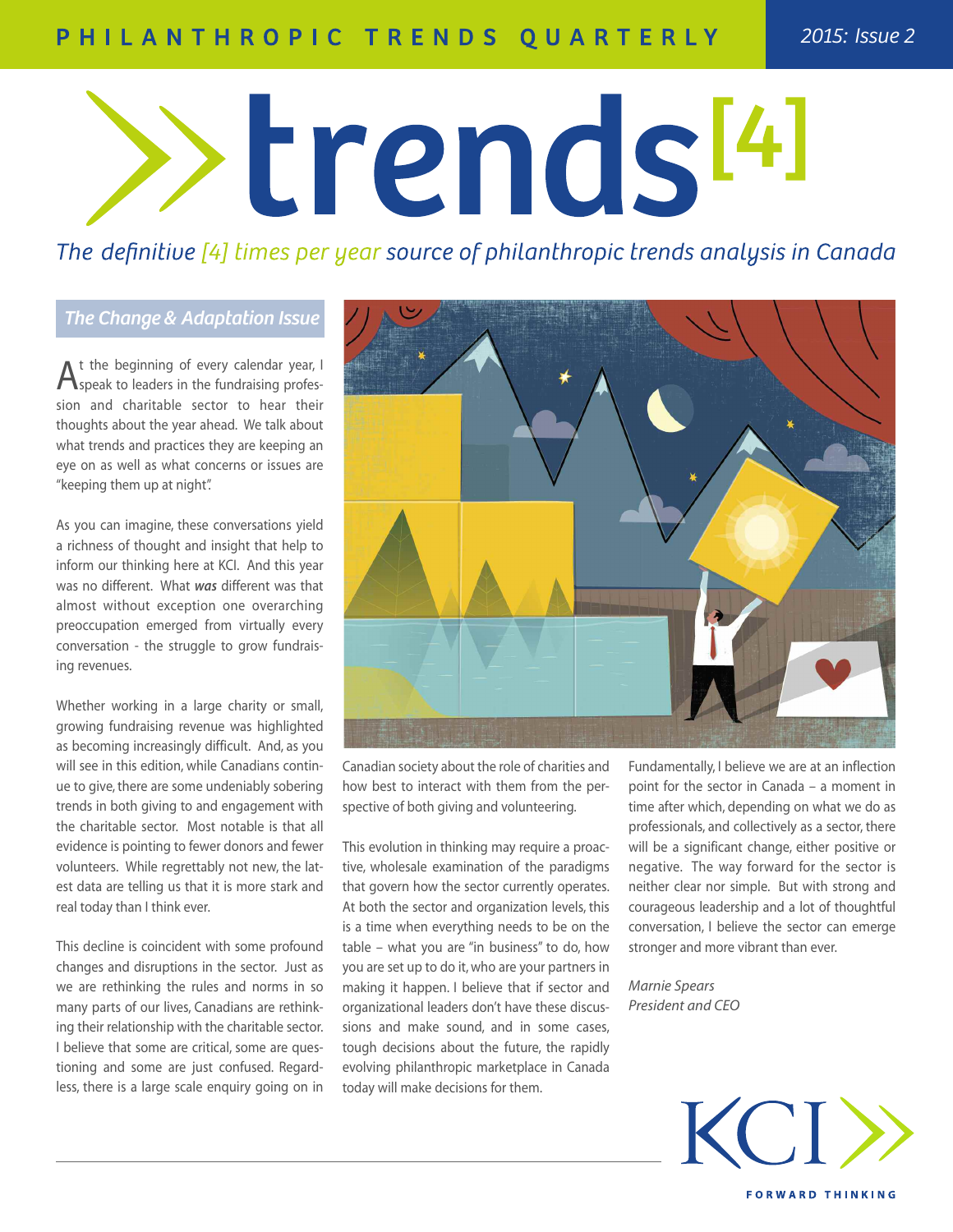

**W**e live in a rapidly changing world.

Thanks in part to advances in technology as well as significant changes in demographics, so many of the rules and norms of yesterday just don't seem to apply anymore.

Think of Netflix and how it has changed our relationship to television and how we consume entertainment. Or how Uber is changing the way we are getting around and turning the taxi industry on its head as it does it. Or the way Airbnb has become a big player in travel accommodation and the impact that it is having on the hotel industry.

A similar transformation is happening in the charitable sector.

"We are living in a time that I would describe as a period of profound disruption. In many parts of our lives, attitudes and behaviours are changing and as a result, so too are long held rules and definitions," says James Stauch, Director, Institute for Community Prosperity at Mount Royal University."And this period of change and disruption applies to the charitable sector as well. Canadians are thinking differently about charities and their interactions with them. And I believe that this evolution in thinking is going to require a change in strategy in the sector."

Examples of the evolution Stauch refers to are abundant. Whether it's the growing interest in "giving direct" through crowdfunding, or donors establishing their own "terms and conditions" for giving by creating family foundations and donor advised funds, the charitable sector is living in a period of significant transformation where old rules are being challenged and new ones are being written.

These changing and evolving attitudes and definitions are also occurring in the midst of a backdrop of decline in participation in the sector, both from the point of view of giving as well as volunteering. While Canadians are a giving people by nature and certainly continue to exhibit a spirit of generosity, a look at giving and volunteering rates points to two overarching themes – there is a struggle to grow revenues and fewer Canadians are giving and volunteering.

As outlined in Figure 1 (page 3), traditional charities have struggled to grow over the past few years, realizing only 3% growth in fundraising revenues between 2009 and 2013. And Figure 2 shows that total tax receipted giving of \$8.6 billion in 2013 is now just matching pre-recessionary levels.

Even more sobering is that participation rates, in terms of both giving and volun-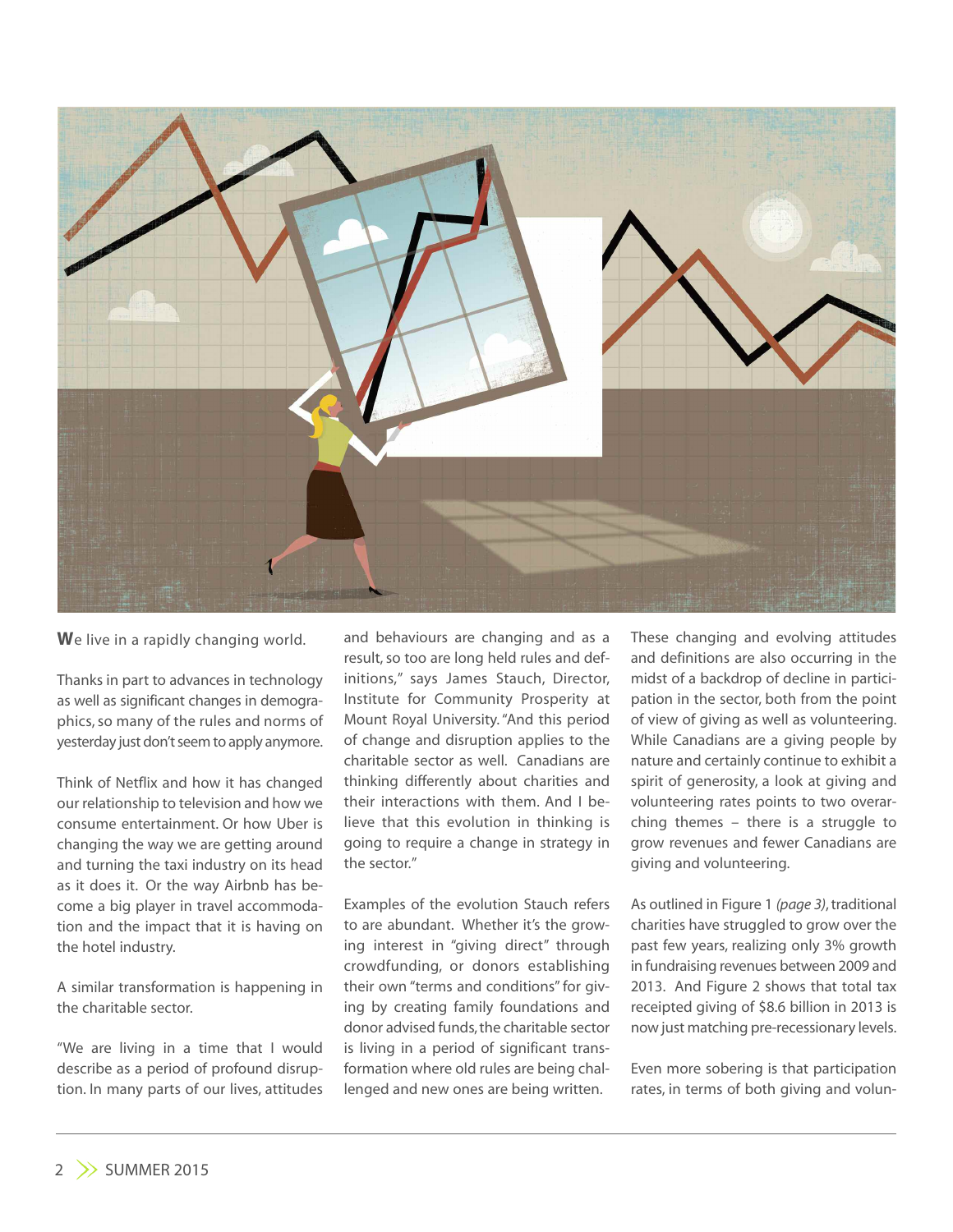teering, are also on the decline. The percentage of tax filers who claim charitable receipts has been steadily dropping *(Figure 3, on page 4)*, from around 30% in the early 1990s to a low of 21.9% in 2013. And while tax receipted giving is only one indicator of giving in Canada, the data from the Canadian Survey of Giving, Volunteering and Participating (a survey that includes Canadians 15 year and older and defines giving in all its means) shows that the declared donor rate declined from 84% in 2010 to 82% in 2013. While only a 2% drop,once populaThe<br>
livir<br>
can<br>
old<br>
leng ratic<br>eing<br>W on<br>J *The charitable sector is living in a period of significant transformation where old rules are being challenged and new ones are being written.*

tion increases over the period are factored in (982,000 Canadians aged 15 years and over), the total number of donors"lost"is almost 500,000.

## **Evolving definitions…**

Bruce MacDonald, President and CEO of Imagine Canada, doesn't believe that Canadian society is any less committed to the charitable sector, but rather that the definition of what that means and how it manifests is changing. "As we think of society going forward and Canadians 'doing good', I believe we are living through a period of fundamental change," says MacDonald. "Involvement with charity has always been defined as volunteering and giving, but I think that

# *Struggle for growth…*

Data pulled from the T3010 filings for the past several years paint a relatively sombre picture for the majority of the charitable sector when it comes to fundraising revenues.

•••••••••••••••

While public foundations (including community foundations and some hospital foundations) experienced growth of 40% between 2010 and 2013 and private foundations grew by a relatively healthy 14%, fundraising revenues of traditional charitable organizations inched upward by only 3% over that same period. And so, the message from this chart is clear - core charities are struggling to grow.

In addition, total tax receipted giving by Canadians at \$8.6 billion in 2013 is now just matching pre-recessionary levels, six years later. Since 2008, tax receipted giving has seen years of both growth and decline, certainly not exhibiting the kind of slow and steady growth that was experienced in the two decades previous from the early 1990s to the mid-2000s.

•••••••••••••••



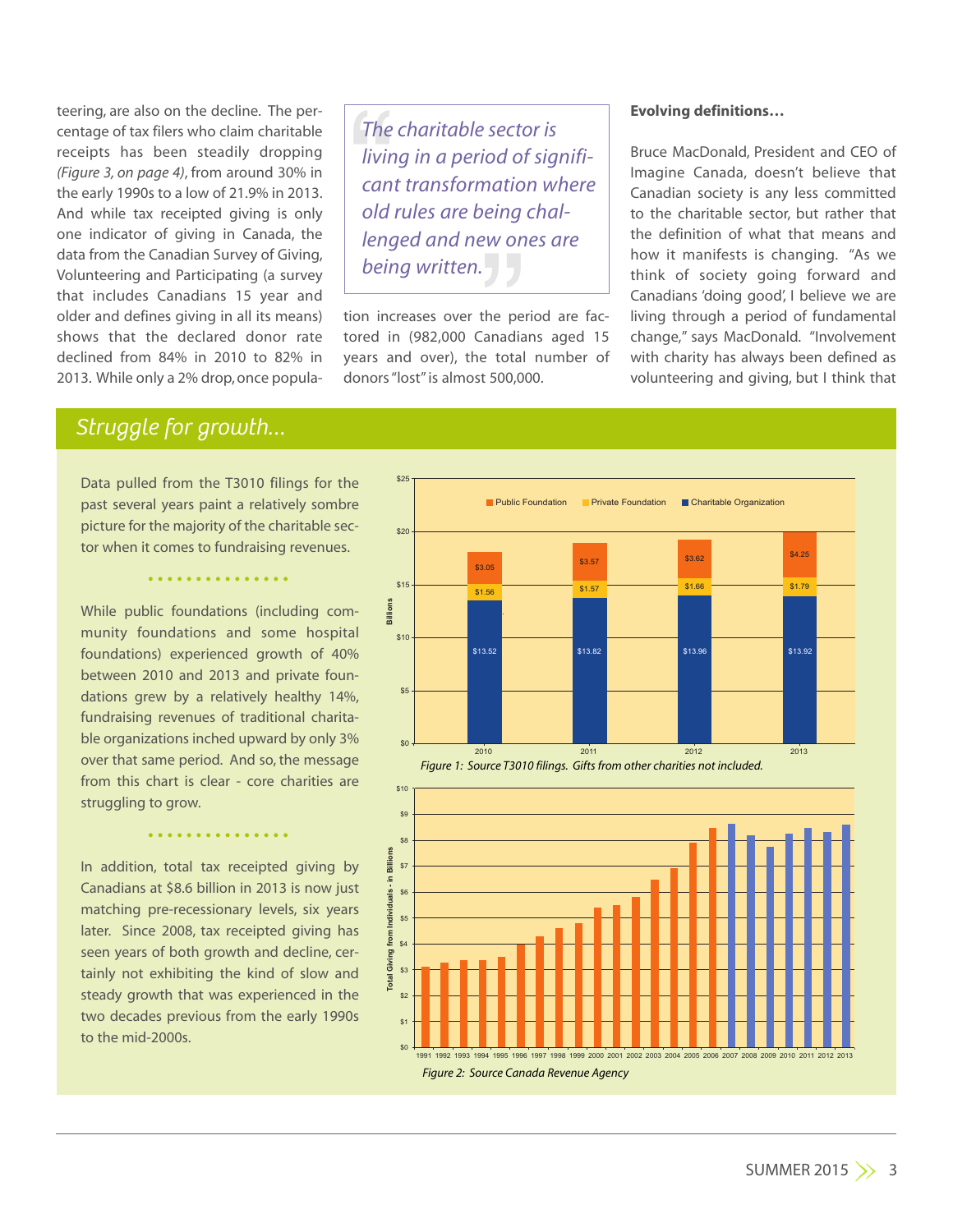we in the sector are going to have to broaden that definition. While this way of thinking continues to resonate with certain segments of the population, most notably older generations, I believe that what it means to be involved in charity is unfolding differently for young people as well as for many in the boomer cohort."

There are myriad examples of the changes that MacDonald refers to. Lines and definitions about what is charity are starting to blur with the emergence of hybrid models that have a mix of business and charitable benefit.

In the charitable sector, the social enterprise model that combines charitable purpose with for-profit business is becoming more and more common. In the private sector, many corporations are integrating "giving back" right into their business models. One example among Soci<br>and<br>histo<br>ture. ruc-<br>ector<br>J. **Society's appreciation, trust** *and understanding of the historically dominantstructures of the charitable sector seems to be diminishing.*

many is Tom's Shoes that donates a pair of shoes to someone in need for each pair sold. And cause marketing, where consumers support a cause or charity when they make a purchase, has also long been a popular hybrid model.

Finally, there's crowdfunding, a platform that sees people making gifts to initiatives that may or may not fall into the traditional definition of "charity". But when contributing to an individual or family through a crowd funding project, that "act of giving" feels the same as giving to a charity in the mind of the "donor". So this is yet another example of the blurring of lines and definitions.

"Society's appreciation, trust and understanding of the historically dominant structures of the charitable sector seems to be diminishing," says MacDonald. "So I believe that we are going to have to adapt and respond in order to meet Canadians where they are, something that will require thinking of different ways for them to connect with their communities."

Barbara Grantham, President and CEO of the VGH and UBC Hospital Foundation also doesn't agree that society is becoming less philanthropic and believes that changing attitudes and expectations are at the crux of the need to adapt. "In Vancouver, many of the leading philanthropic families have begun passing the torch to the next generation. In addition,

# *…and fewer donors and volunteers*

For the past several decades, there has been an overall trend of "fewer donors giving more"when it comes to the traditional method of giving to charity – tax receipted giving.

In the early 1990s, about 30% of tax filers reported charitable tax receipts with average giving of about \$600. Since then, the percentage has declined steadily, dropping to 21.9% in 2013 with the average donation growing to more than \$1,500.

In addition, data from the Canadian Survey of Giving, Volunteering and Participating (CSGVP), which takes a wider look at giving by Canadians (survey includes Canadians 15 year and older and defines giving in all its means, not just tax receipted giving) indicate that the declared donor rate declined

from 84% in 2010 to 82% in 2013. While only a drop of 2%, when population increases over the period are factored in, (982,000 Canadians aged 15 years and over), the total number of donors "lost" is almost 500,000.

The data becomes ever more troubling when voluntarism is considered. The volunteer rate declined from 47% to 44% between 2010 and 2013, which means that the sector has"lost" just over 1 million volunteers.

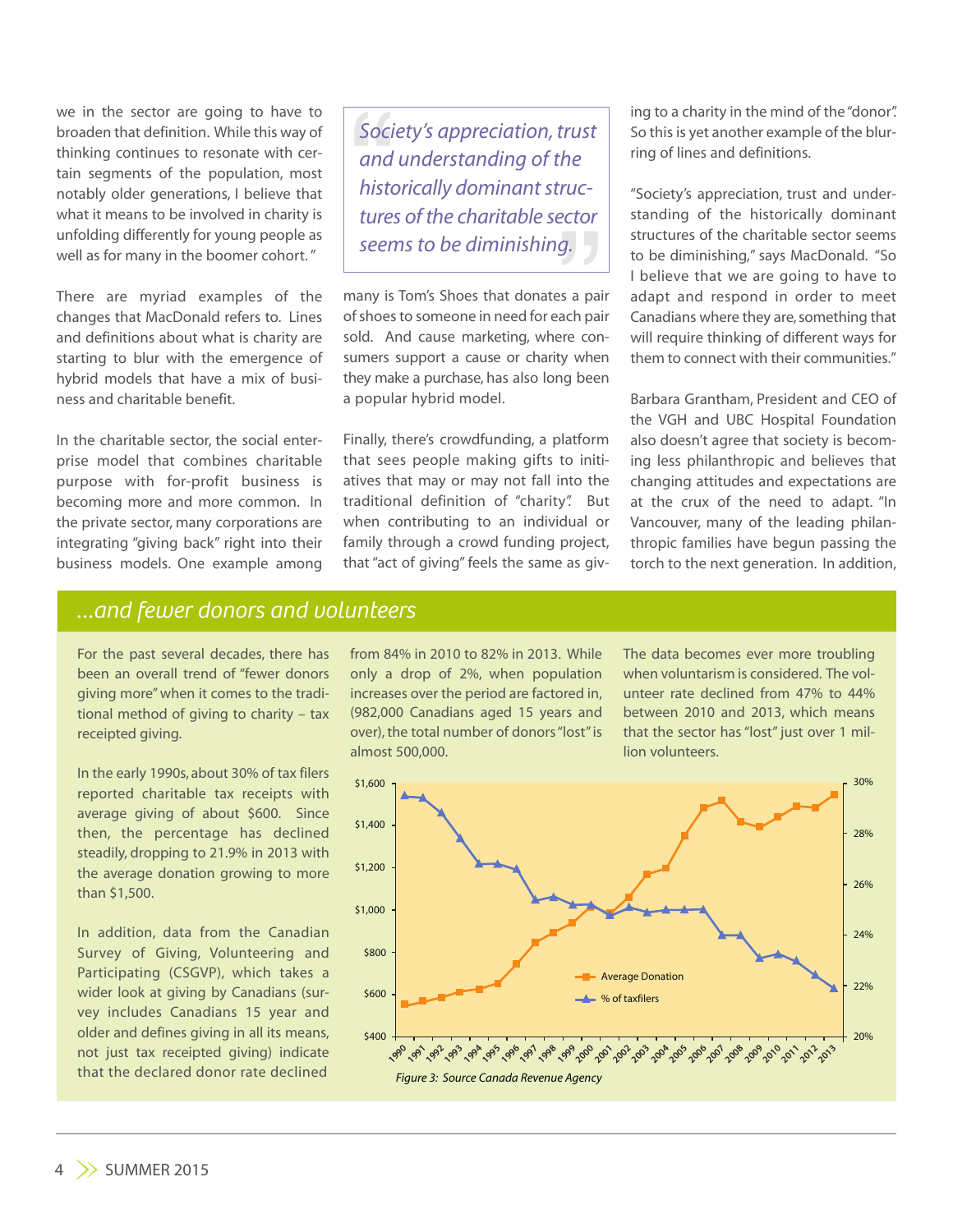there is new wealth settling in Vancouver. This brings new cultural norms and beliefs that we need to learn and understand" says Grantham. "These donors are coming into philanthropy with a newer conversation around impact and engagement, and with a highly engaged sense of philanthropy that is more like a social venture. Most organizations, regardless of size, are to some degree facing these trends. All of us are thinking through what these changes are going to look like and mean for our organizations and the causes we represent."

Further adding to the need to adapt is the desire for greater control and involvement when making a gift, something that Penny Blackwood, Executive Director



of Alumni Affairs and Development at Memorial University in Newfoundland and Labrador is encountering more and more often. "We are seeing that donors want to be more in control of their giving than we ever have before," says Blackwood. "Many of our graduates from the 70's and 80's have a strong entrepreneurial mindset. When they graduated, they weren't getting jobs, so they created their own opportunities. Having always been in control of their situations, now that they are getting to the age of giving back, they also want to be in control of their giving."

### **…mean new rules of engagement…**

This desire for control is manifesting not only at the major and transformational

# *The "new" Canadian donor*

The changing tide in terms of attitudes and behaviours is transforming how people want to engage with charities, resulting in a "new donor" profile. While not universal as some donors, particularly older Canadians, continue to look for a traditional relationship with the charities they support, the rules of engagement for the "new" Canadian donor can be summarized in the following five "wants".

**1. Something to believe in** - These donors are looking to be inspired. They want to be involved in causes and issues, not just particular organizations. And as a result, they want to understand how your work fits into a bigger picture. The traditional model sees charities asking for money to support their particular needs and priorities, whereas the new model is one where charities create opportunities for donors to believe in something and advance an agenda of mutual importance.

**2. Direct connection to impact** – There has always been a desire to understand the impact of giving, but for these donors, it's about making that impact as tangible as possible. The desire to get closer to those who have been directly impacted by their gift is demonstrated by the success of a number of recent crowdfunding initiatives. The Child Sponsorship programs of several international development organizations as well as the KIVA loan model are excellent examples of methods to provide the kind of direct connection these donors are looking for.

**3. Something to belong to** – These donors want to have a sense of community and feel connected to others who are involved with the organization. That connection can be as simple as being able to link to the charity website on their own social media profiles, or it could be as deep and profound as playing the role of volunteer or ambassador for the cause. Regardless, these donors desire some degree of defining connection with the group of peers who share their interest in and passion for the

organization and perhaps more importantly, its cause.

**4. To decide for myself** – Choice is not thought of as a privilege for these donors, but almost as a fundamental right. Rooted in an ability to choose that is now a reality in most other parts of their lives, these donors reject the limitations of being told what to do. They are looking for the freedom and fluidity of choice, wanting to have a say in what they support and how they go about making that support a reality.

**5. Others to know** – These donors value social currency and validation. As a result, they want to be able to share their involvement with their personal and professional networks.The traditional model sees the charity providing recognition through annual reports and donor walls. But, these donors want more than that and are looking for ways to share their involvement themselves.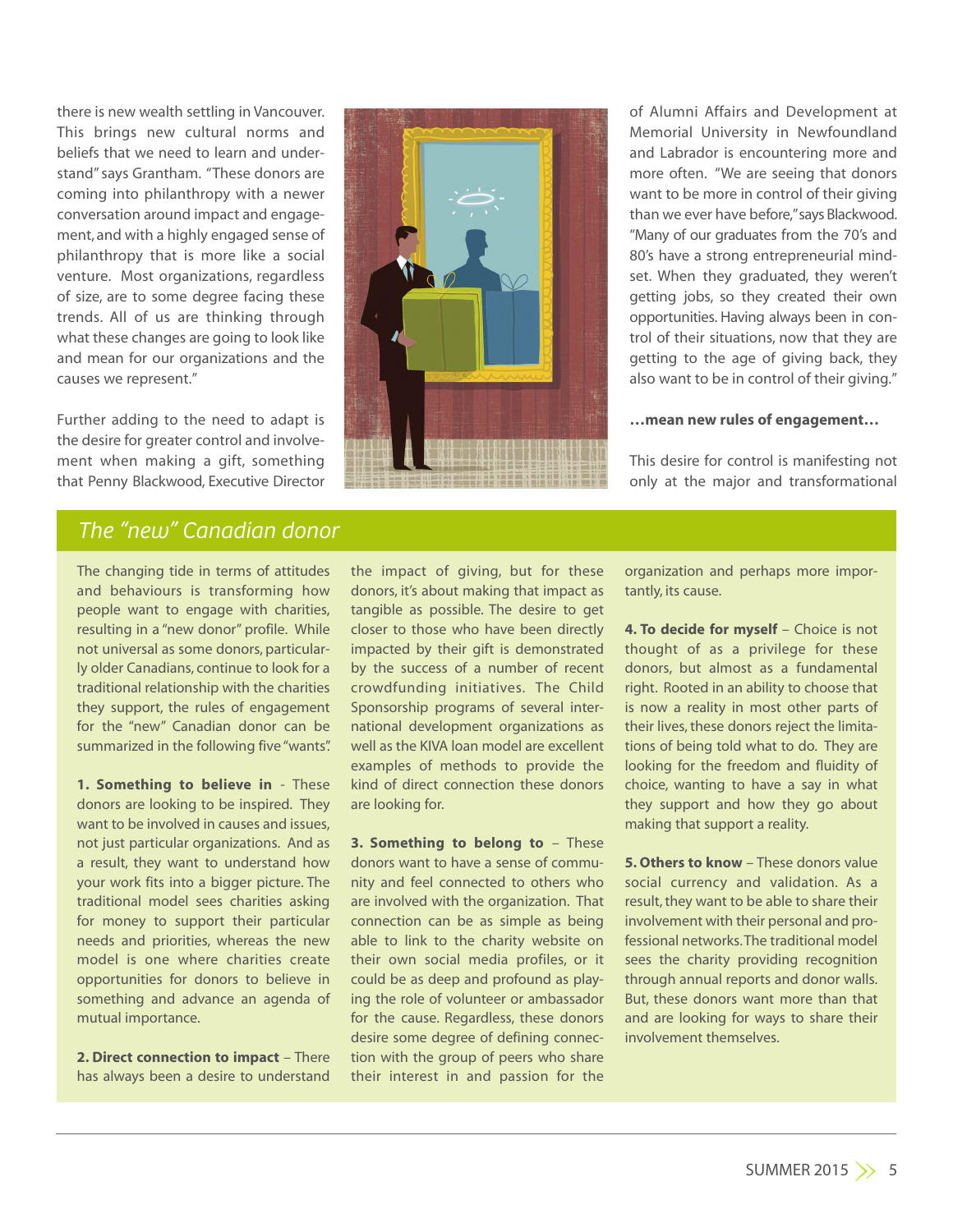gift level, but at all giving levels and, as a result, is having a profound impact on the work of fundraisers. Traditional philanthropy, which is characterized by giving without reward or recognition and often stimulated by a sense of duty or obligation is being challenged. Rather, we are now in an era where the "self"is at the centre.

Whether it be the growing number of private and family foundations and donor advised funds being created or posting videos as part of the ALS Ice Bucket Challenge, it is becoming increasingly evident that giving as a means of personal expression is an important trend across all gift levels.

For years, we have heard that donors want more engagement with the charities they support. Traditionally, this desire has been thought of through the lens of volunteer roles tied to organizational Org<br>ma<br>rele<br>fror relevancy squarely at the<br>front and centre of their<br>strategic conversations. *Organizations must put mandate reflection and front and centre of their strategic conversations.*

mission. While critical for these types of engagement opportunities to be available, many donors are now defining engagement through the giving lens, looking to create experiences with their giving that go beyond simply "writing a cheque". While not new (think of the participatory events like the Shoppers Drug Mart Weekend to End Women's Cancer or The Becel Ride for Heart), it is becoming increasingly popular. And, what *is* new is the desire to share the story of their giving with others. Probably best exemplified by the ALS Ice Bucket Challenge, many donors are looking to "make public"their giving by communicating it with their personal and professional networks.

One organization that has adapted well to this trend is charity:water. From shaving their head, to throwing a party, to teaching yoga (just some of the examples from their marketing campaign to encourage participation), the organization has developed a program where donors can create their own fundraising initiative to raise money for the charity. Within reason, anything goes and the donor gets to decide. Not to leave anyone out, donors are also given the option to simply write a cheque. As a result, charity:water has created space and programming that enables donors to give in a way that make sense for them.

We are also increasingly in an era of DIY (Do-It-Yourself) philanthropy. Enabled by

# *Parachute merger critical success factors*

As an example of an organization that resulted from a successful merger, we asked Louise Logan, President and CEO of Parachute what she felt were the factors that were critical to their success. She identified the following.

### **Create the platform for change**

- Clearly focus on what is best for the cause; set aside personal agendas *(focus on what matters)*
- Spend time to develop and document the case for change *(why are we doing this)*
- Establish clear goals and a guiding vision that all parties publicly embrace *(what are we trying to accomplish)*

### **Make change happen**

• Move quickly from concept to imple-

mentation *(maintain momentum)*

- Obtain funding for the pre and post-merger process *(secure necessary resources)*
- Establish a steering committee with senior leadership (Board) representation from each of the merging organizations *(lead from the top)*
- Engage external, objective, professional advice to facilitate dialogue and the merger process *(get professional help)*
- Proactively engage key influencers, funders and stakeholders, and communicate progress and results *(generate broad-based buy-in/ownership for change)*
- Be transparent and open with staff, engage them in the process to the

extent possible *(proactively manage the internal change process)*

• Pay attention to selecting the right leader and governance model *(leadership and governance matter, a lot)*

### **Look to the future**

- Don't focus solely on the merger process, look ahead and plan for postmerger *(look to the future, the merger is just a vehicle for achieving your goals)*
- Establish the new brand identity and set the new organization culture as soon as possible *(move quickly to the future state)*
- Engage sponsors and donors in the new organization at the first opportunity (make them want to support and be ambassadors for the new vision)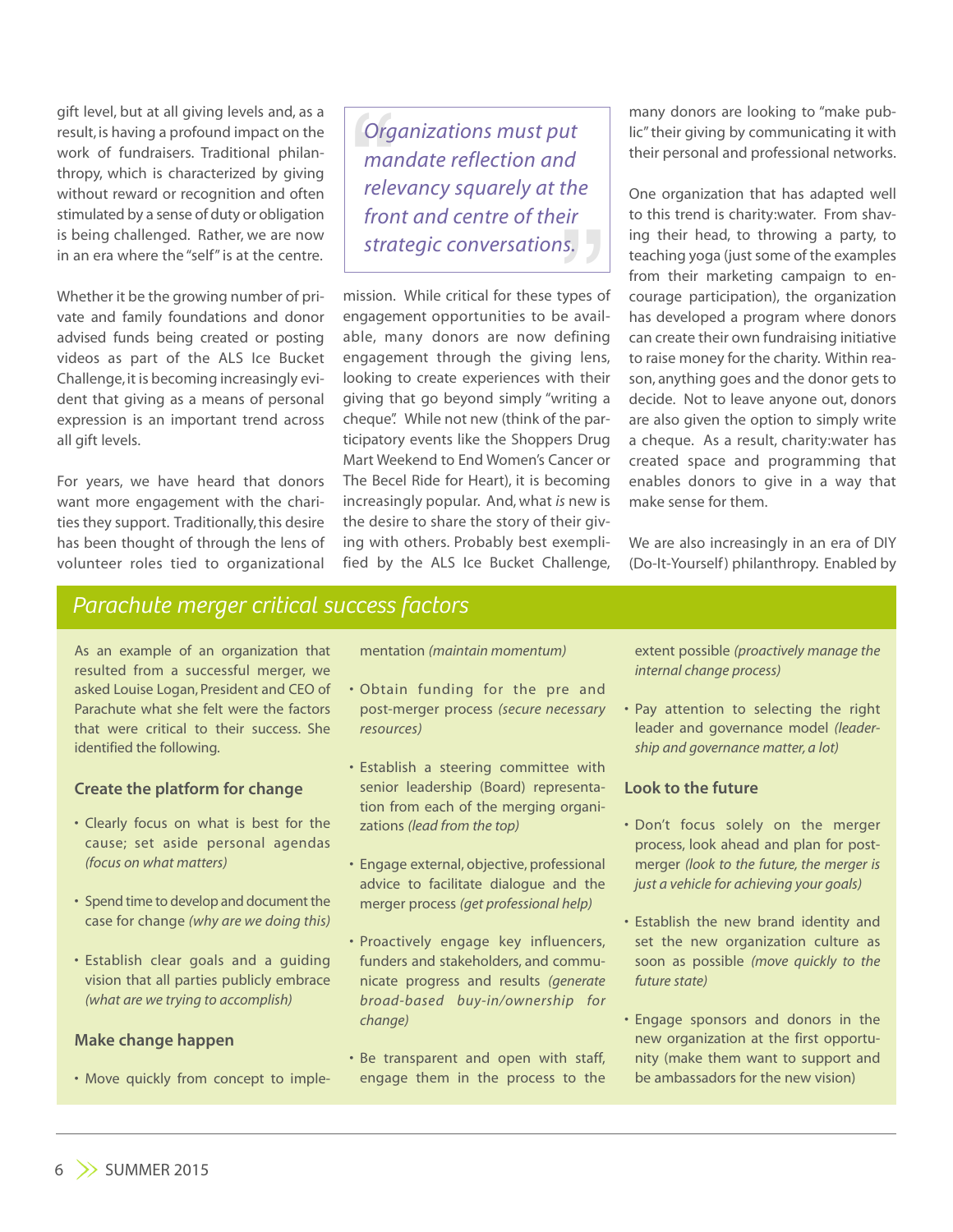a variety of new mechanisms like crowdfunding that have democratized the definition of charity, no longer is it a "top down" model where charities decide what is needed and then ask donors for support. Crowdfunding enables anyone to decide what "need" requires funding and gives them the means to take that need out "to market" themselves. As a result, individuals don't need charities in the way they used to in order to"do good", now having the ability to do a lot without them, which could be a real game changer for the sector.

### **…and evolution in paradigms**

Another trend that can't be ignored is the desire for more collaboration among charities. Donors have been telling us for years that they are frustrated with the multitude of similar causes seeking the same money and now,we have statistical corroboration from a variety of sources that this is in fact true.

The 2013 Muttart Foundation Talking About Charities survey reports consistent messaging over the past 14 years. The results of the survey, which is conducted every three years, show that since 2000 upwards of 70% of respondents agree or strongly agree that "too many charities are trying to get donations for the same cause". And an AFP commissioned Ipsos Reid study in 2013 reported that 75% strongly agree or agree that "charities that address similar issues should work together and share plans and resources."

So what do Canadian donors want? In short, more collaboration. And the response will require significant innovation, both within our current paradigms as well as the creation of new ones.

Jan Belanger, Vice President, Community Relations for Great-West Life, London Life and Canada Life, sees progressive organi-



 $\frac{50 \text{ V}}{400 \text{ mol}}$ '<br>nt<br>J J *So what do Canadian donors want? In short, more collaboration. And the response will require significant innovation, both within our current paradigms as well as the creation of new ones.*

zations undertaking courageous examinations of what they exist to do and whether they are optimally set up to do it within their current structure and paradigm.

"These organizations are putting relevance front and centre in their strategic conversations. This means stepping back and taking a more critical look at their

purpose and the fundamentals of how they are set up and operate. They're poking holes and pushing back on assumptions about their mission, who they are, and how they work. Perhaps most importantly, I'm seeing a greater focus on understanding who else is addressing their issue, and not just from the perspective of competing for the same funding.In what ways is an organization unique in its offering? To move their issue forward, is there a need for greater alignment, and sharing of knowledge, expertise, and resources? These hard questions are leading to authentic collaboration, or even the amalgamation of some charities."

Belanger recognizes these are tough conversations that demand fresh thinking on the part of both voluntary and institutional leaders. And if there is such a thing as "institutional ego", it must be consciously sublimated for the greater good.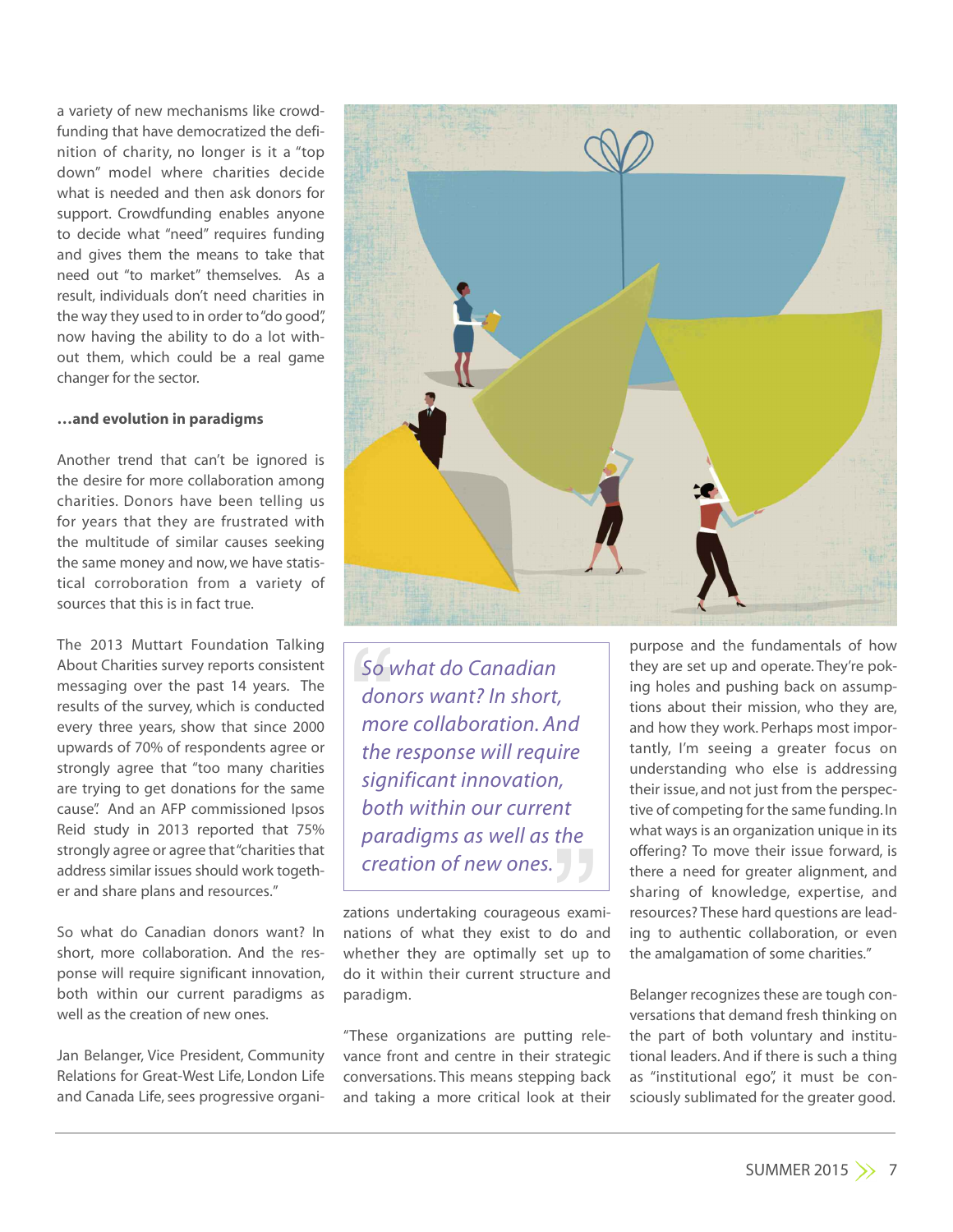"It takes courage to challenge past successes and institutional history, and put everything on the table to see if an organization is doing as well as it could be.And, if not, to ask 'why not?' These conversations are invaluable;without them,I worry some organizations may be self-directing their demise. Through sincere objectivity and working to take on change with commitment, today's sector leaders are beginning to emerge."

One organization that undertook such a courageous leap is Parachute. Formed in 2012, Parachute is a national, charitable organization that unites the former organizations of Safe Communities Canada, Safe Kids Canada, SMARTRISK and Think-First Canada into one strong leader in injury prevention.

"Before merging, all four organizations were small and each focused on a particular niche area of injury prevention. As a result, each was individually finding it a challenge to advance their portion of the injury prevention mission in Canada as well as to grow and sustain a solid base of financial support," says Cathy Séguin, who was the Vice-President of Safe Kids Canada pre-merger and became the inaugural Chair of Parachute. "We therefore realized that we would be far stronger and have more impact as a collective than as four independent organizations."

The amalgamation process began in 2009 when the leaders of the four organizations sat down to explore options to work together more formally,investigating various ways in which an amalgamation might be structured.Ultimately, a new organization with the new brand Parachute was created that combined the expertise and experience of all four legacy organizations and was designed to achieve greater impact in awareness, advocacy and action in the cause of injury prevention.



Louise Logan, President and CEO of Parachute, feels that the merger has unequivocally had the kind of impact that was intended, particularly as it relates to advancing the issue of injury prevention in Canada. "We have grown in size and have increased our ability to have impact on the issue. Bringing together the four organizations has enabled us to bring attention to the cause of injury prevention in a way we never would have been able to as individual entities. Because we are now a larger organization, we have been able to attract new people to the organization, grow our corporate donor base and are now beginning to focus on growing individual fundraising. The organization, and more importantly our ability to advance the issue of injury prevention in Canada, is in a much more solid place now thanks to the merger."

While merging several organizations is one model of collaboration, the RESOLVE Campaign in Calgary is another. Involving nine Partner agencies, RESOLVE is a collaborative fundraising campaign that is seeking to raise \$120 million to build affordable and supported rental housing for 3,000 vulnerable and homeless Calgarians.

The RESOLVE Campaign arose out of the Government of Alberta's Plan to End Homelessness. As part of funding this initiative, from 2008 to 2011 the Government of Alberta issued a call for proposal to offer affordable housing grants.But the agencies needed to fund the remaining amount of a purchase or construction in order to access the grants.

Three visionary agencies came together to consider how they could raise the philanthropic dollars to create debt-free properties that could sustain affordable rents.They realized that working together with other homeless-serving agencies was the best way and invited all those that received grants to join.

"In thinking about all these different agencies going out to the community to raise money, it was acknowledged that donors may be frustrated by receiving multiple asks from different organizations who are raising money for very similar projects," says RESOLVE Executive Director, Sheryl Barlage. "There was also an acknowledgement that a unified campaign could create greater awareness of the need for affordable housing and greater profile for the agencies. Also considered, the collaboration could attract a higher level of community leaders and influencers for its Cabinet to champion the Campaign."

Ultimately, nine agencies signed on to RESOLVE. And Barlage reports that the